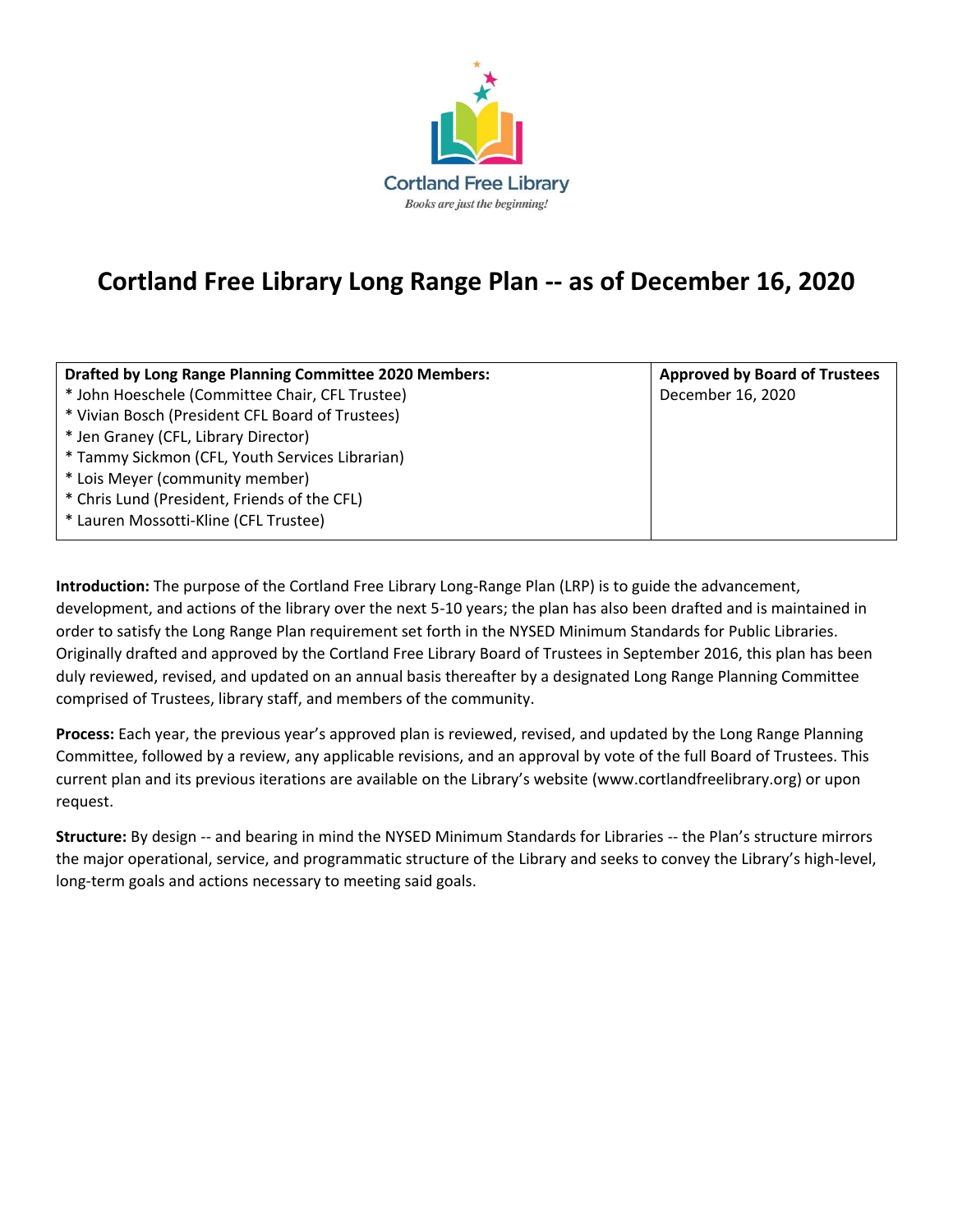|                                                                                                                                                                   | <b>Action Item to</b>                      |  |
|-------------------------------------------------------------------------------------------------------------------------------------------------------------------|--------------------------------------------|--|
|                                                                                                                                                                   | <b>Accomplish Goal</b>                     |  |
|                                                                                                                                                                   | <b>Status</b>                              |  |
|                                                                                                                                                                   | $D =$ done (prev yr)<br>$IP = in progress$ |  |
|                                                                                                                                                                   | $H =$ on hold                              |  |
|                                                                                                                                                                   | $OG = ongoing$                             |  |
|                                                                                                                                                                   | $N = new$                                  |  |
|                                                                                                                                                                   | NS = not started                           |  |
| <b>A. Buildings and Grounds</b><br>Goal: Provide a safe, comfortable, welcoming, and accessible environment for patrons and staff                                 |                                            |  |
| Repair windows in/out as needed and explore options for funding (i.e.: grants)                                                                                    | OG                                         |  |
| Alleviate hot baseboard radiator problem in Youth Services                                                                                                        | D                                          |  |
| Review all available space in the building and reconfigure/renovate as necessary for                                                                              | OG                                         |  |
| programming, open/private meetings, screenings (DVDs, etc.), and storage                                                                                          |                                            |  |
| Create a clean space in the library basement for storage of Youth Services crafts and supplies, and                                                               | D                                          |  |
| provide an area for organized storage for other groups in the library                                                                                             |                                            |  |
| Designate an area for a MakerSpace                                                                                                                                | D                                          |  |
| Provide 'bookstore-like' environment rather than 'classroom' feel                                                                                                 | OG                                         |  |
| Present the library as a "third space" (aka: a space that is akin to home or the workplace)                                                                       | OG                                         |  |
| Further develop Teen Area to be more appealing to teens                                                                                                           | IP                                         |  |
| <b>Renovate Art Gallery</b>                                                                                                                                       | IP                                         |  |
| Improve environmental control for preservation of materials, comfort of patrons and working                                                                       | IP                                         |  |
| conditions of staff                                                                                                                                               |                                            |  |
| Provide accessibility for all to art gallery and mezzanine                                                                                                        | H                                          |  |
| Fully develop the area of the library recently designated for a used-books store                                                                                  | OG                                         |  |
| Explore and implement security measures as needed and as funds allow                                                                                              | OG                                         |  |
| <b>B. Marketing and Community Relations</b>                                                                                                                       |                                            |  |
| Goal: Increase awareness of and use of the library though various brand-building, marketing, and communication                                                    |                                            |  |
| channels                                                                                                                                                          |                                            |  |
| Rebrand and reposition the library as a multi-faceted institution via new brandmark and slogan                                                                    | D                                          |  |
| Update website to match new brand, improve user experience and navigation, and work on fixed                                                                      | IP                                         |  |
| and mobile platforms (aka: responsive design), accessibility<br>Develop and distribute steady stream of press releases to promote activities, programs, and other | OG                                         |  |
| news at the library; keep the list of media outlets current; as possible and applicable, supply                                                                   |                                            |  |
| information to various community calendars (e.g. Hello Cortland for kids, Experience Cortland for                                                                 |                                            |  |
| adults, etc.); continue to brainstorm ways to promote the library through PR/the news media                                                                       |                                            |  |
| Develop a series of PSAs and infographics promoting value of library to the community for use by                                                                  | N                                          |  |
| local media, distribution via social media, and visibility on the website                                                                                         |                                            |  |
| Continue to utilize social media (FB, Instagram, YouTube, Pinterest) as appropriate                                                                               | OG                                         |  |
| Having recently improved the design, format, and content of the library's electronic newsletter,                                                                  | OG                                         |  |
| continue its use to promote the library and continue to expand the library's email subscriber list                                                                |                                            |  |
| <b>C. Development and Grants</b>                                                                                                                                  |                                            |  |
| Goal: Increase financial support of the institution through a range of development and fundraising strategies and                                                 |                                            |  |
| tactics.                                                                                                                                                          |                                            |  |
| With oversight, guidance, and, as capacity allows, hands-on help from the board – continue to                                                                     | OG                                         |  |
| research new grant and funding opportunities -- applying for and pursuing those that are aligned                                                                  |                                            |  |
| with the library's goals                                                                                                                                          |                                            |  |
| Coordinate with fundraising efforts of Friends of CFL as needed and appropriate                                                                                   | OG                                         |  |
|                                                                                                                                                                   |                                            |  |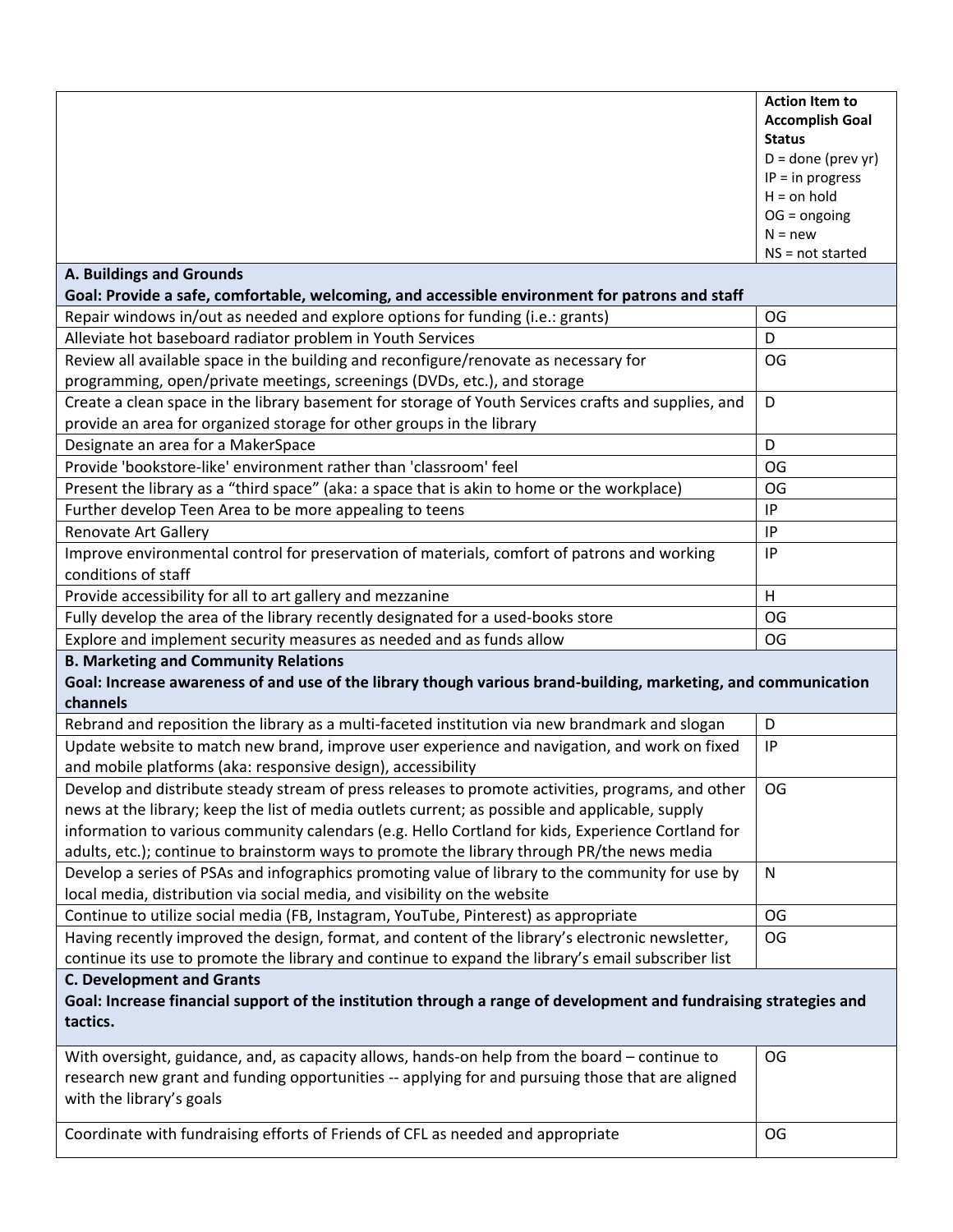| Explore and experiment with alternative fundraising methods, e.g.: FB, crowdfunding, peer-to-<br>peer, etc.                                                                                                                                                                                                                                                                                 | N         |  |  |  |
|---------------------------------------------------------------------------------------------------------------------------------------------------------------------------------------------------------------------------------------------------------------------------------------------------------------------------------------------------------------------------------------------|-----------|--|--|--|
| Develop year-end appeal letter to CFL supporters (patrons, friends, donors, etc.) - via physical<br>mailings and/or emailing as possible based on availability of lists. Appeal should be 'from' the<br>Director, should briefly re-cap progress made in the current year, and could include specific items<br>to support (e.g.: capital projects, programs, etc.)                          | N         |  |  |  |
| Increase legacy giving opportunities using the library's recently developed legacy-giving document<br>and other means                                                                                                                                                                                                                                                                       | OG        |  |  |  |
| Implement ongoing library book sales utilizing the designated space within the library for that<br>purpose                                                                                                                                                                                                                                                                                  | N         |  |  |  |
| Continue increased coordination with community programs and organizations (e.g. Cortland<br>County Cultural Council/First Fridays, Historical Society; Chamber of Commerce, of which the<br>library is a member, etc.)                                                                                                                                                                      | OG        |  |  |  |
| <b>D. Board of Trustees</b><br>Goal: Recruit and retain a skilled, motivated, engaged, and diverse Board of Trustees to provide high-level oversight<br>of the Library's finances, personnel, operations, and programming in accordance with accepted best practices, New<br>York State and Federal laws pertaining to 501c3 non-profit organizations, and NYSED requirements for Libraries |           |  |  |  |
| Review, revise, adjust all Board policies as needed to ensure compliance with applicable<br>regulations and best practices                                                                                                                                                                                                                                                                  | OG        |  |  |  |
| Recruit Trustees with specific skills and experience, including legal, financial, buildings/grounds -<br>as well as those interested in taking on leadership roles on the Board                                                                                                                                                                                                             | OG        |  |  |  |
| <b>E. Finance and Investment</b><br>Goal: With a view to fulfilling the Library's mission, long-term sustainability, and warranting the public's trust,<br>continuously seek to optimize the Library's finances through legal, ethical, and transparent fiduciary best practices.                                                                                                           |           |  |  |  |
| Investigate options (e.g. passive management) to reduce investment costs -- while preserving the                                                                                                                                                                                                                                                                                            | OG        |  |  |  |
| integrity of the endowment investment strategy over the long term                                                                                                                                                                                                                                                                                                                           |           |  |  |  |
| Research and use other 'best practices' to reduce expenses                                                                                                                                                                                                                                                                                                                                  | OG        |  |  |  |
| Research and use 'best practices' to increase revenue (e.g. grants, encourage planned giving)                                                                                                                                                                                                                                                                                               | OG        |  |  |  |
| Create a sustainability plan for finances                                                                                                                                                                                                                                                                                                                                                   | <b>NS</b> |  |  |  |
| <b>F. Personnel</b>                                                                                                                                                                                                                                                                                                                                                                         |           |  |  |  |
| Goal: To support the Library Director in building and maintaining a team that meets the needs of our patrons while<br>fostering a work environment that encourages excellence, passion for the library's mission, creativity, and job<br>satisfaction.                                                                                                                                      |           |  |  |  |
| Continue regular evaluations of the Library Director, including review of and updates to the<br>Director's job description which will be completed by the Board of Trustees                                                                                                                                                                                                                 | OG        |  |  |  |
| Continue regular staff evaluations including review of and updates to job descriptions which<br>will be completed by the Library Director                                                                                                                                                                                                                                                   | <b>OG</b> |  |  |  |
| Provide time and funding for additional staff training on using digital media                                                                                                                                                                                                                                                                                                               | <b>OG</b> |  |  |  |
| Explore the feasibility & timing for hiring Teen Librarian and Reference Librarian                                                                                                                                                                                                                                                                                                          | OG        |  |  |  |
| Recruit volunteers (e.g. from SUNY Cortland, Recreation Department) who can assist with<br>furthering the library's goals                                                                                                                                                                                                                                                                   | OG        |  |  |  |
| G. Programs, Services and Collections (general):                                                                                                                                                                                                                                                                                                                                            |           |  |  |  |
| Goal: To provide timely, relevant programs, and to increase the level of service provided to patrons so that<br>they leave the library inspired, heard, and empowered to move forward.                                                                                                                                                                                                      |           |  |  |  |
| As possible and feasible, allocate money in the annual budget to support library programming                                                                                                                                                                                                                                                                                                | OG        |  |  |  |
| Advocate, explore and participate in community public access wi-fi as it becomes available                                                                                                                                                                                                                                                                                                  | OG        |  |  |  |
| As possible and feasible, promote the library's resources to the business community (e.g.<br>business-related books, online access for job searching and other research, public space for                                                                                                                                                                                                   | OG        |  |  |  |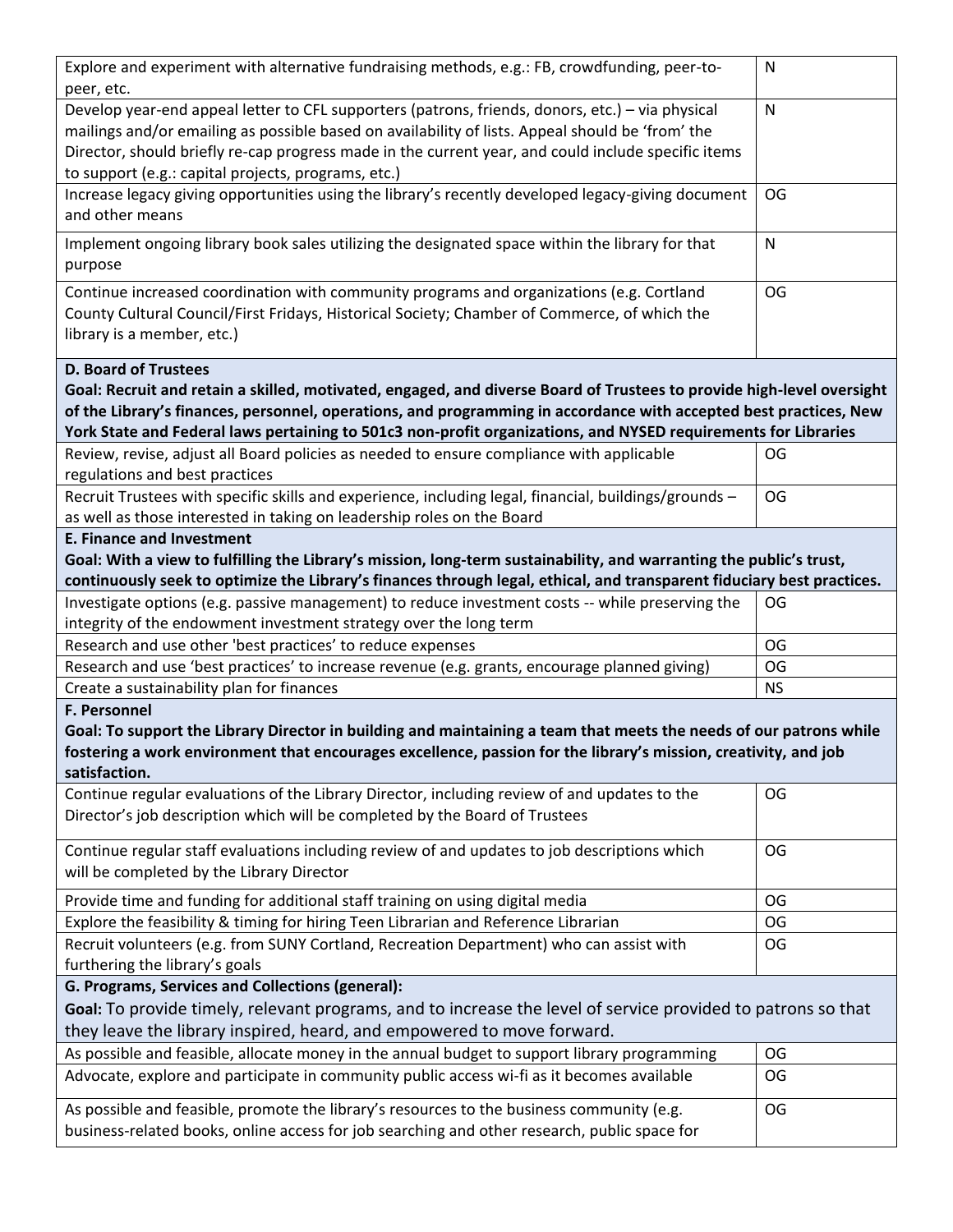| speakers, etc.) – and as a contributor to the community's economic well-being (e.g. as an                                                                                                                                         |           |  |
|-----------------------------------------------------------------------------------------------------------------------------------------------------------------------------------------------------------------------------------|-----------|--|
| employer, cultural and educational asset, etc.)                                                                                                                                                                                   |           |  |
| Develop and implement a standardized method for continually assessing, measuring, and                                                                                                                                             | N         |  |
| responding to the ever-changing needs of the communities in the library's service area - with                                                                                                                                     |           |  |
| regard to the library's programming, services, and collections                                                                                                                                                                    |           |  |
| Identify and reduce barriers to use of the library by all members of the public. Examples include                                                                                                                                 | OG        |  |
| elimination of overdue book fines, access to library WiFi without requiring a library card, etc.                                                                                                                                  |           |  |
| G. (a.) Programs, Services and Collections (Adult Services)                                                                                                                                                                       |           |  |
| Continue to research and develop opportunities to position the library as a source for curated and                                                                                                                                | OG        |  |
| digitized information of interest and value to our community (e.g. digitized back issues of the                                                                                                                                   |           |  |
| Cortland Standard)                                                                                                                                                                                                                |           |  |
| Increase opportunities for one-on-one and remote instruction for patrons on the use of                                                                                                                                            | OG        |  |
| technology (computers, smart phones, Google docs, etc.)                                                                                                                                                                           |           |  |
| Develop programs and resources that appeal to wide range of community, notably the<br>underserved 20-35 year old age group                                                                                                        | OG        |  |
| Develop partnerships within the community to create new programs sponsored by the library                                                                                                                                         | OG        |  |
| (e.g., 'Lunch@theLibrary'); investigate and report on partnerships with YWCA and YMCA,                                                                                                                                            |           |  |
| Historical Society, and other community programs                                                                                                                                                                                  |           |  |
| Promote adult literacy through library programs and outreach to/collaboration with community                                                                                                                                      | OG        |  |
| organizations, businesses, and other libraries                                                                                                                                                                                    |           |  |
|                                                                                                                                                                                                                                   |           |  |
| G (b.) Programs, Services and Collections (Youth Services)                                                                                                                                                                        |           |  |
| Be an advocate in the community for early literacy by publicizing the issue, scheduling                                                                                                                                           | OG        |  |
| presentations, providing outreach, partnering with community organizations (e.g. CACTC), and                                                                                                                                      |           |  |
| offering early literacy spaces and information about this topic                                                                                                                                                                   |           |  |
| Further expand services for teens through outreach and more extensive programming, such as                                                                                                                                        | OG        |  |
| development of maker spaces, crafts, and games (e.g. Dungeons and Dragons)                                                                                                                                                        |           |  |
| Further develop afterschool and Saturday programming for children (e.g. Second Saturday, Arts<br>and Literature)                                                                                                                  | OG        |  |
| Continue book clubs in schools (Lunch Bunch) and through the library                                                                                                                                                              | <b>OG</b> |  |
| Schedule authors and presenters, especially local authors                                                                                                                                                                         | OG        |  |
| Collaborate with schools and S.U.N.Y. Cortland                                                                                                                                                                                    | OG        |  |
| Expand services and programming for home-school families                                                                                                                                                                          | OG        |  |
| Promote and support DPIL                                                                                                                                                                                                          | OG        |  |
|                                                                                                                                                                                                                                   |           |  |
| G. (c.) Dolly Parton Imagination Library (DPIL)                                                                                                                                                                                   |           |  |
| Goal: To foster the love of reading and learning among Cortland's preschool children and their families by mailing                                                                                                                |           |  |
| an age-appropriate book directly to the child's home every month - at no cost to the families.                                                                                                                                    |           |  |
| Explore and implement all efforts to achieve sustainability (e.g.: grants; sponsorships from                                                                                                                                      | OG        |  |
| corporations, PTOs, other community groups; written appeals)                                                                                                                                                                      | OG        |  |
| Continue to encourage DPIL registration through Early Head Start, local pediatricians, the library,<br>and others                                                                                                                 |           |  |
| H. Emergency Preparedness                                                                                                                                                                                                         |           |  |
|                                                                                                                                                                                                                                   |           |  |
| Goal: Develop plans and policies to facilitate continued operation during and/or recovery from threats to the<br>library. These include (1) Natural Risks (e.g.: flooding/water damage, fire/smoke/fumes, severe weather, pests), |           |  |
| pandemics; (2) Technological Risks (e.g. power outages, data loss, telecommunications disruptions,                                                                                                                                |           |  |
| malware/ransomware; and (3) Security Risks (e.g. theft (from collections, IT equipment, etc.), fraud, information                                                                                                                 |           |  |
| theft, bomb threats, workplace violence, hostile intruder, vandalism); and (4) enterprise risks (see appendix)                                                                                                                    |           |  |
| Expand on and add more details to the high-level disaster recovery plan provided by                                                                                                                                               | OG        |  |
| ServPro, to more fully account for various types of emergencies.                                                                                                                                                                  |           |  |
| Establish Emergency Closing policies and procedures                                                                                                                                                                               | D         |  |
|                                                                                                                                                                                                                                   |           |  |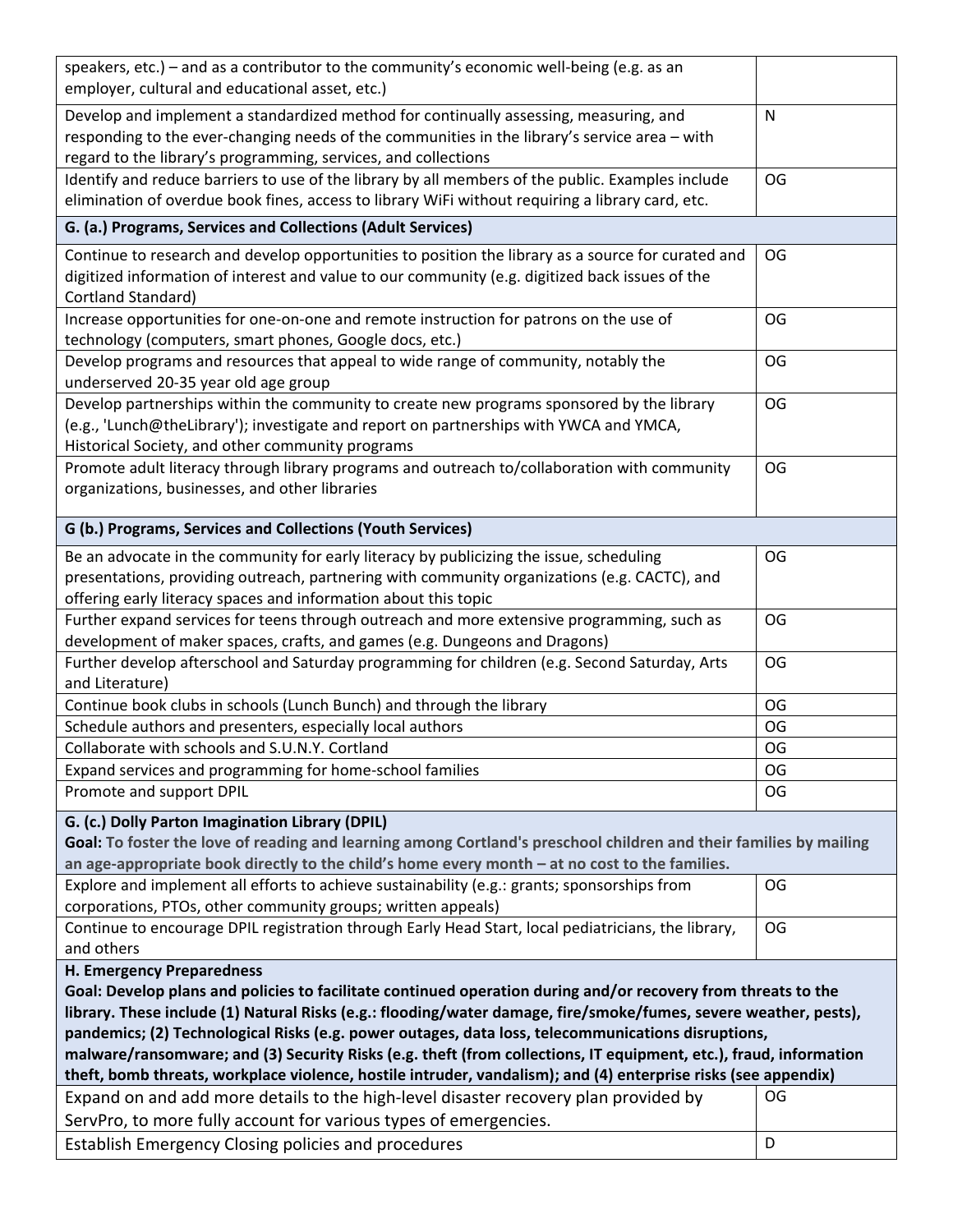| Continue development of Pandemic Plan and related policies necessitated by COVID-19 -<br>adapting and expanding as needed for future public health crises   | OG. |  |
|-------------------------------------------------------------------------------------------------------------------------------------------------------------|-----|--|
| I. Technology                                                                                                                                               |     |  |
| Goal: To utilize and to provide technologies that will position the library to achieve its mission and its patrons to be<br>successful in the 21st century. |     |  |
| Provide Internet services with faster speeds and greater bandwidth to accommodate anticipated                                                               | N   |  |
| need for digital services                                                                                                                                   |     |  |
| Replace phone system                                                                                                                                        | N   |  |
| Procure a recording solution (e.g.: camera, lighting, microphone, backdrops, etc.) for virtual                                                              | N   |  |
| programming, social media, etc.                                                                                                                             |     |  |
| Research and budget for presentation solutions (e.g. for lunch & learns, public meetings, etc.)                                                             | N   |  |
| Continue assessment of, and necessary upgrades to, both internally and publicly utilized                                                                    | OG. |  |
| hardware and software                                                                                                                                       |     |  |